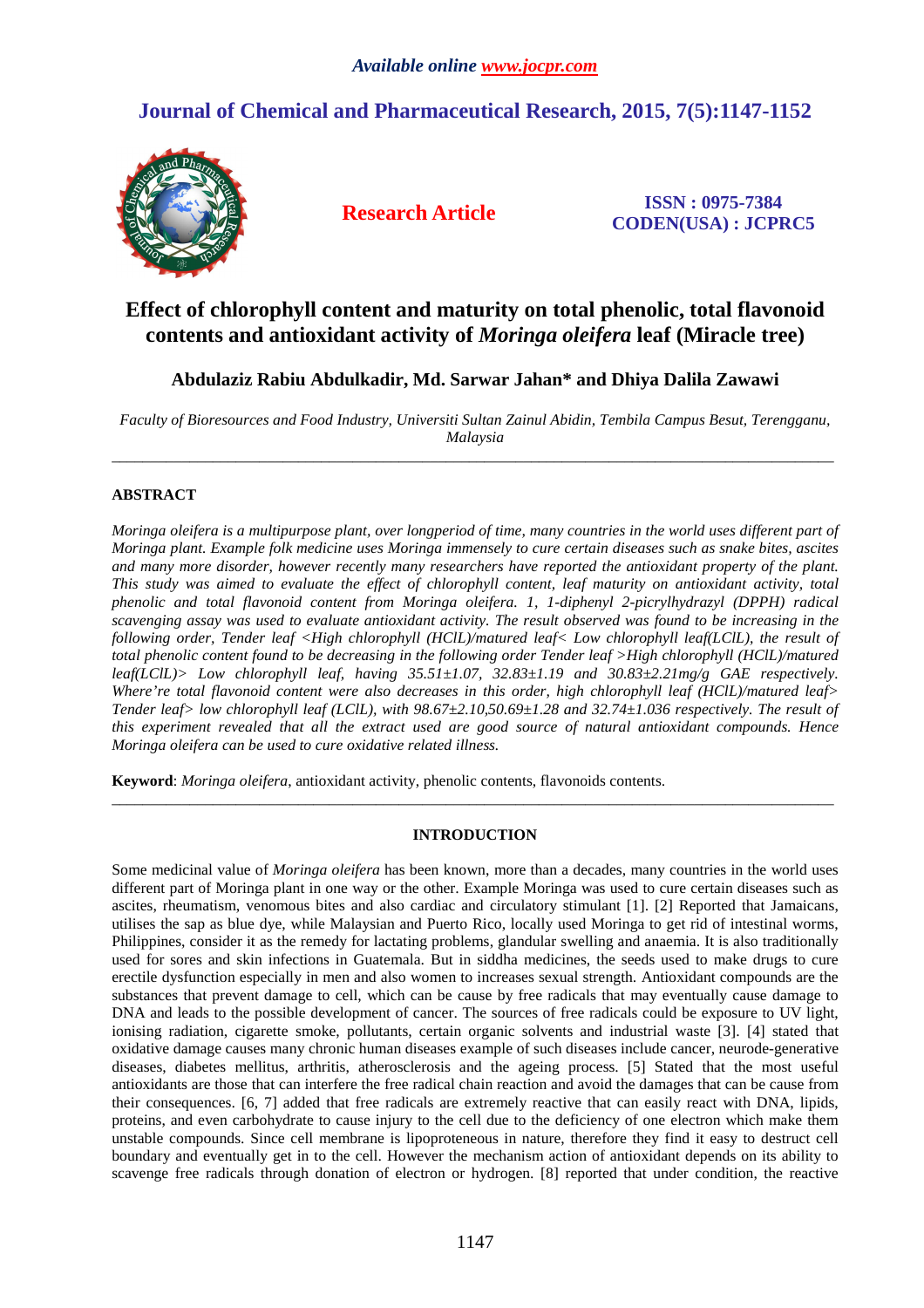oxygen species(ROS)eg oxygen (O2-) or hydrogen peroxide(H2O2) that are produced as free radicals in the body are purified by the natural antioxidants present within the body, this may lead to a balance between the ROS formed and the antioxidants already exist. However, abundance of ROS and or lack of sufficient antioxidant that can neutralised the ROS, may lead to oxidative stress. The effectiveness of *Moringa oleifera* as anti-oxidant became evident after the identification of some natural antioxidants which include vitamin C, flavonoids, tocopherols and other phenolic compounds, many studies revealed that *Moringa oleifera* is an excellent source of natural antioxidants that can be used to prevent the progression of many diseases [9- 11]. Some of the vital phenolic compounds usually present in medicinal plant, performing antioxidant activities are flavonoids, alkaloids, phenols and tannins [12]. However, [13] stated that epidemiological studies have proven that chances of having diseases like cancer and coronary heart disease decreases through the ingestion of vitamin C which also function as antioxidants. [14] Stated that antioxidants activity of Moringa leaves differ with the stage of maturity. Hence the main aim of this research is to study the effect of chlorophyll content as well as different stages of maturity on antioxidant activity of *Moringa oleifera*.

*\_\_\_\_\_\_\_\_\_\_\_\_\_\_\_\_\_\_\_\_\_\_\_\_\_\_\_\_\_\_\_\_\_\_\_\_\_\_\_\_\_\_\_\_\_\_\_\_\_\_\_\_\_\_\_\_\_\_\_\_\_\_\_\_\_\_\_\_\_\_\_\_\_\_\_\_\_\_*

## **EXERIMENTAL SECTION**

### **Chemicals**

DPPH, DMSO, quercetin, tripyridyltriazine, Folin-Ciocalteau (F-C), Hexane and Na2 CO3 were in this experiment, However the percentage of antioxidant activity (AA%) of each substance used were assessed through DPPH free radical Assay while the DPPH scavenging activities were measured, according to the method of Clarke (2013) [15] which was a standard techniques of measuring DPPH scavenging activity.

### **Plant material**

Fresh leaves of *Moringa oleifera* Lam. Were collected from Gongbadak in Terrengganu, Malaysia. The plant were authenticated by the Faculty of Bioresources and Food Industry, Universiti Sultan ZainulAbidin, (UNISZA) Tembila campus Besut, Terengganu, Malaysia.

#### **Sample preparation**

Leaf Selection based on chlorophyll content and or leaf size was carried out by hand picking, the chlorophyll content was measured using leaf chlorophyll metre. Average of  $35.40\pm1.2$  chlorophyll content was used for high chlorophyll leaf (HClL), and average of 16.25±1.25 chlorophyll content served as low chlorophyll leaf (LClL). The Leaf size or maturity was measured with leaf surface area meter (laser area meter). Average of 296.67  $\pm$ 6.13mm<sup>2</sup> leaf area was consider to be matured leaf, while Average of  $25mm^2$  leaf area was considered as tender leaf.

#### **Extract preparation**

The leaves samples were washed properly and dried at 40-430C. The dried samples were extracted with 100% methanol and hexane. The extracts were collected three times and filtered through filter paper number (Whatman1) and then concentrated on rotary evaporator (Buchi, Flavil, Switzerland) at 45°C, followed by subsequent dried and kept at -20°C till used for the assay. The mass ratio of sample and solvent was 2: 1 during extraction. The extracts were dissolved in DMSO or methanol to get the final concentration as per requirement [16].

#### **Total phenolic compounds Assay**

The total phenolic content of the extract was determined based on the method of Ainsworth (2007) [17] with some modification. Folin-Ciocalteau reagent was used throughout the experiment, 250µL of extract diluted appropriately in methanol was put in a test tube and subsequent mixed with 1.25ml of F-C reagent diluted in distilled water 1:9, it is then incubated for 10 minute, 1ml of 7.5% Na2CO3 solution was then added, followed by incubation for 30minute in dark prior to measurement at 650nm in spectrophotometer. Gallic acid solution was used as a standard.

#### **Total flavonoid content**

The total flavonoid content was determined using the modified methods of Sankhalkar (2014) [18], aluminium chloride (AlCl3) assay mixture consisting of plant extract (0.5ml), 0.3ml distilled water; 0.03ml of 5% NaNO2 was incubated for 5 min at 25°C. After 5 minutes 0.03 ml of 10% AlCl3 was added and further incubated to another 5 min. The reaction mixture was then treated with 0.2 ml of 1mM NaOH. Finally, the reaction mixture was diluted to 1ml with water and the absorbance was measured at 510 nm. Quercetin was used as standard.

#### **DPPH Assay**

Effects of *Moringa oleifera* extracts on DPPHwas tasted base on the method of Clarke (2013) [15] with some modification. For this DPPH radical scavenging assay, 96-well plate was used, where by 60 µL of Moringa extract diluted in DMSO was mixed with 200  $\mu$ L of DPPH in methanol (0.1Mm), to form a total volume of 300 $\mu$ L per well. The plate was kept in the dark for 30 min, after which the absorbance of the solution was measured with Multiskan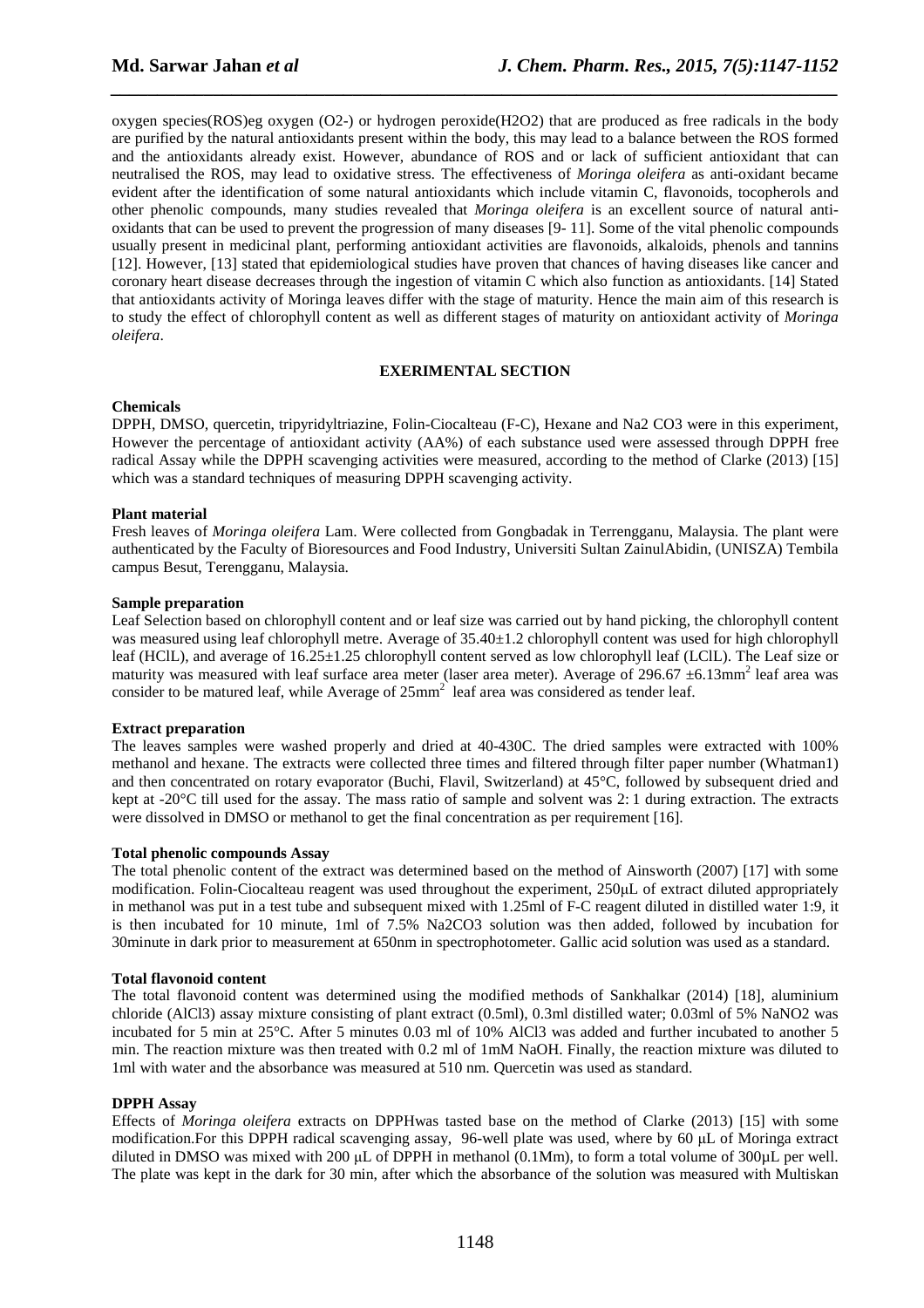Ascent plate-reader (Thermo Electron Corporation, Basingstoke, UK) at 540 nm. Blanks (DMSO) and standards (quercetin solutions in DMSO) were run concurrently. Extracts were first tested at a single concentration of 0.1mM, followed by subsequent serial dilution which resulted to a range of concentrations through which EC50 was established (the concentration reducing DPPH absorbance by 50%).

*\_\_\_\_\_\_\_\_\_\_\_\_\_\_\_\_\_\_\_\_\_\_\_\_\_\_\_\_\_\_\_\_\_\_\_\_\_\_\_\_\_\_\_\_\_\_\_\_\_\_\_\_\_\_\_\_\_\_\_\_\_\_\_\_\_\_\_\_\_\_\_\_\_\_\_\_\_\_*

DPPH scavenging effect  $%$  = [A0- A1)/ A0]  $\times$ 100

Where, A0 is the observance of the control reaction and A1 is the observance in the presence of the methanolic leaf extract.

#### **RESULTS AND DISCUSSION**

### **Total phenolic content**

The total phenolic content of *Moringa oleifera* leaf was expressed in terms of GAE of the extract. It was calculated by the use of the linear equation obtained from the calibration curve of standard gallic acid as follows

Y=0.0097X+0.1439

 $R2=0.9968$ 

Where Y is the average absorbance of the sample, while *X* represent amount of gallic acid in  $\mu$ g/ml.

The result of this experiment shows appreciable of phenolic compounds. Among the extract used, tender leaf and high chlorophyll leaf (HClL) were found to have high phenolic content with an average value of  $35.5052\pm0.0073$ and 32.8284 $\pm$ 0.0031 (mg GAE/g), compare to Low chlorophyll leaf (LClL) with  $30.83\pm2.21$ mg GAE/g (Table 1).

From the result obtained tender leaf revealed high phenolic content followed by HClL and lastly LClL. Thus it was reported that the phenolic compounds in plant extract are more often linked with other molecules like chlorophyll, proteins, polysaccharides, terpenes and other inorganic compounds [19]. Tender leaf was found to have high phenolic content than matured leaf, contrarily to the result obtained by Srelatha and Padma (2009) [14] that revealed high phenolic content from mature leaf extract compared to tender leaf extract. The result of total phenolic content observed by Masum *et al.,* (2012) [20] was higher than current experiment, particularly from ethyl acetate fraction of Moringa leaf having (107.209 mg/g GAE), whereas chloroform fraction and pet ether fraction were found to have lower than the current experiment with 7.79 and 7.209 (mg/g GAE) respectively. Hence this variation may be related to concentration and solvent differences.

**Table 1: Total phenolic contents of** *Moringa oleifera* **with regard to leaf maturity and chlorophyll contents** 

| <b>Samples</b>                       | TPC(mg/g GAE)  |
|--------------------------------------|----------------|
| Tender leaf                          | $35.51 + 1.07$ |
| High chlorophyll (HClL)/Matured leaf | $32.83 + 1.19$ |
| Low chlorophyll leaf (LCIL)          | $30.83 + 2.21$ |

#### **Total flavonoid content**

Total flavonoid contents of the samples were calculated from the quarcetin acid standard curve obtained from the following equation

 $Y = 00.19X + 0.0446$ 

 $R2 = 0.9771$ 

Where Y is the average absorbance of the sample, and X is the amount of gallic acid in  $\mu$ g/ml.

The result of the flavonoids content from different samples used, varied significantly with maturity and chlorophyll content  $(P < 0.05)$  each, where Methanolic high chlorophyll leaf (HClL) or matured leaf showed almost two times flavonoids content found in tender leaf, and three times than methanolic low chlorophyll leaf (LClL) (table 2).The highest flavonoids was observed from High chlorophyll leaf (HClL)/Matured leaf 98.67 $\pm$ 2.10 mg/g QAE, followed by tender and LClL having  $50.69 \pm 1.28$  and  $32.74 \pm 1.036$  mg/g OAE respectively.

The result obtained shows high flavonoid content from HClL/ Matured leaf, This result was found to be higher than that obtained by Saikia and Upadhyaya (2011) [21] whom reported 37.0 mg/g QAE. Although Masum*et al.,* (2012)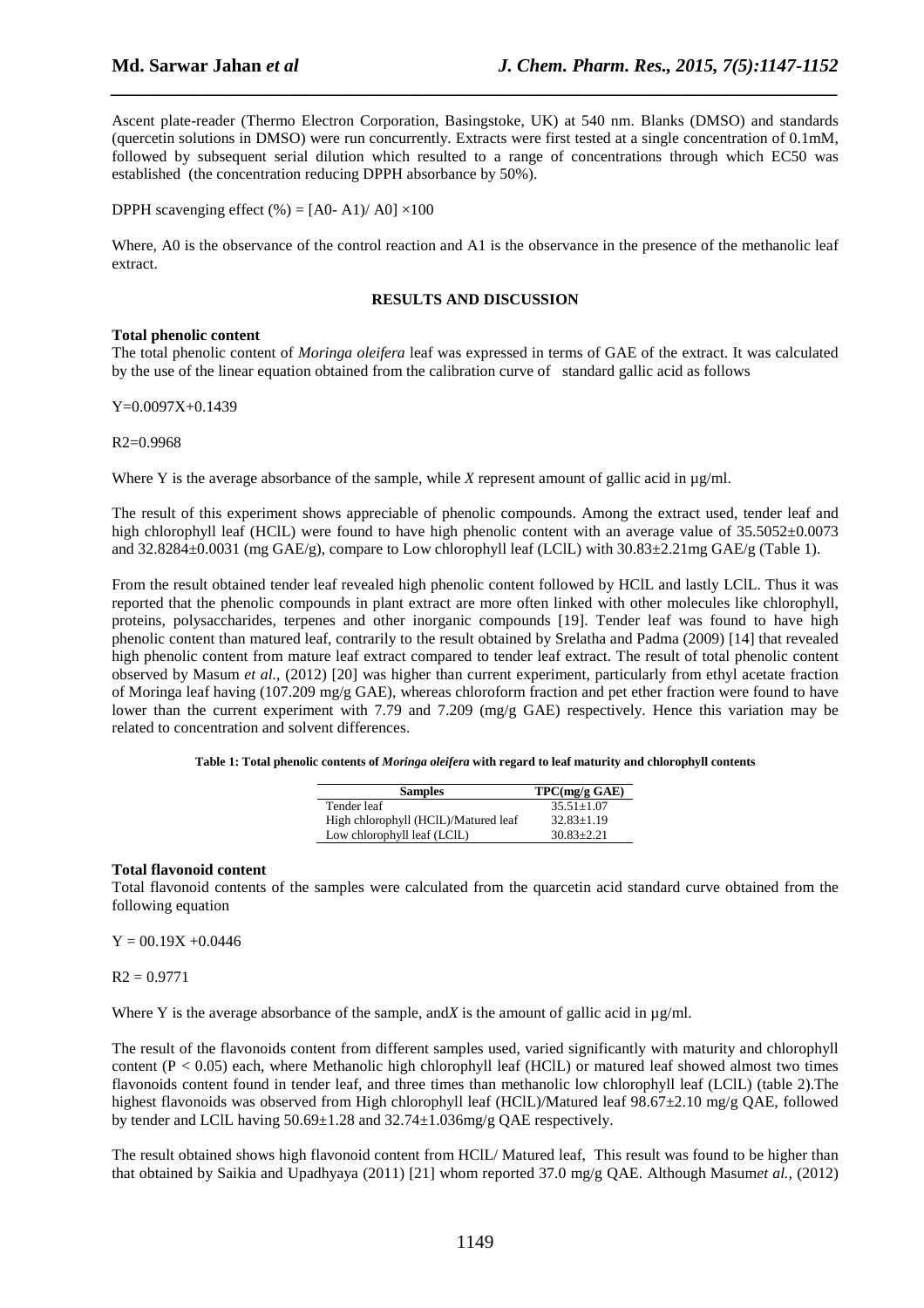[20] discovered higher flavonoid contents than current experiment, especially from ethyl acetate fraction of Moringa leaf with (359.53 mg/g QAE), while chloroform fraction and pet ether fraction was found to be lower than the current result having 3.721 and 47.326 mg/g OAE respectively. These differences may be attributed to the differences of solvent, growing environment and genetic variability. Flavonoids is among the most important secondary compounds, mainly founds in medicinal plants which revealed antioxidant property.

*\_\_\_\_\_\_\_\_\_\_\_\_\_\_\_\_\_\_\_\_\_\_\_\_\_\_\_\_\_\_\_\_\_\_\_\_\_\_\_\_\_\_\_\_\_\_\_\_\_\_\_\_\_\_\_\_\_\_\_\_\_\_\_\_\_\_\_\_\_\_\_\_\_\_\_\_\_\_*

| Table 2: Total flavonoid contents of Moringa oleifera with regard to leaf maturity and chlorophyll contents |  |  |
|-------------------------------------------------------------------------------------------------------------|--|--|
|                                                                                                             |  |  |

| <b>Samples</b>                            | TFC(mg/g QAE)   |
|-------------------------------------------|-----------------|
| High chlorophyll leaf (HClL)/Matured leaf | $98.67 + 2.10$  |
| Low chlorophyll leaf (LCIL)               | $32.74 + 1.036$ |
| Tender leaf                               | $50.69 + 1.28$  |

#### **DPPH assay**

The result from this experiment shows that low chlorophyll Leaf (LClL) has higher (%) inhibition of DPPH radicals than high chlorophyll leaf (HClL), with percentage inhibition of  $75.73\pm1.10\%$  and  $58.62\pm1.13\%$  respectively. however in terms of leaf maturity, tender leaf was found to have high percentage inhibition with 74.07 $\pm$ 0.46%. The potential of the samples were compared by the amount of antioxidant needed to scavenge 50% of DPPH free radicals (IC<sub>50</sub>) at 517nm (table 3). From the result obtained it shows that low chlorophyll Leaf (LClL) has low IC<sub>50</sub> compare to other samples used with 305 µg/ml.

Many studies revealed that *Moringa oleifera* is an excellent source of natural anti-oxidants that can be used to prevent the progression of many diseases [9-11]. Antioxidant activity of *Moringa oleifera* leaf was determined via DPPH radical scavenging which reduces the stable radical compounds from its original colour to yellow colour. Pattanayak *et al.*, (2013) [22] relate a higher DPPH radical-scavenging activity to be attributed with lower  $IC_{50}$ value. Among the extract used tender leaf revealed low inhibitory concentration having IC<sub>50</sub> 305 µg/ml followed by High chlorophyll leaf (HClL) with 320µg/ml. lower than Low chlorophyll Leaf (LClL) with 380 µg/ml (table 3). The result contrasts with the findings of (Sreelatha and Padma 2009) [14] whom reported low  $IC_{50}$ from matured leaf. However Oloyede *et al.*, (2013) [23] reported the increase antioxidant activities from matured leaf of *Amaranthus cruentus*, whereas antioxidant activity of *Celosia argentea* also increased at the 5th week and declined on reaching the 6th week of maturity. Nevertheless Chapman (2002) [24] revealed no differences in secondary compounds content between Young and mature leaves from wild trees. Leaves changed to yellow due to inadequate chlorophyll. Which can be cause by insufficient soil nutrient, pathogens, or soil pH. Iron is an essential component of photosynthesis thus it is responsible for green colour of the leaf hence insufficient iron causes chlorosis (CMG 2013) [25]. Between the two samples high chlorophyll leaf showed low IC<sub>50</sub>(Table 3). The IC<sub>50</sub> of the whole sample found in this research was found to be lower than the result obtained by Saikia and Upadhyaya (2011) [21] whom reported 429.31 µg/ml.



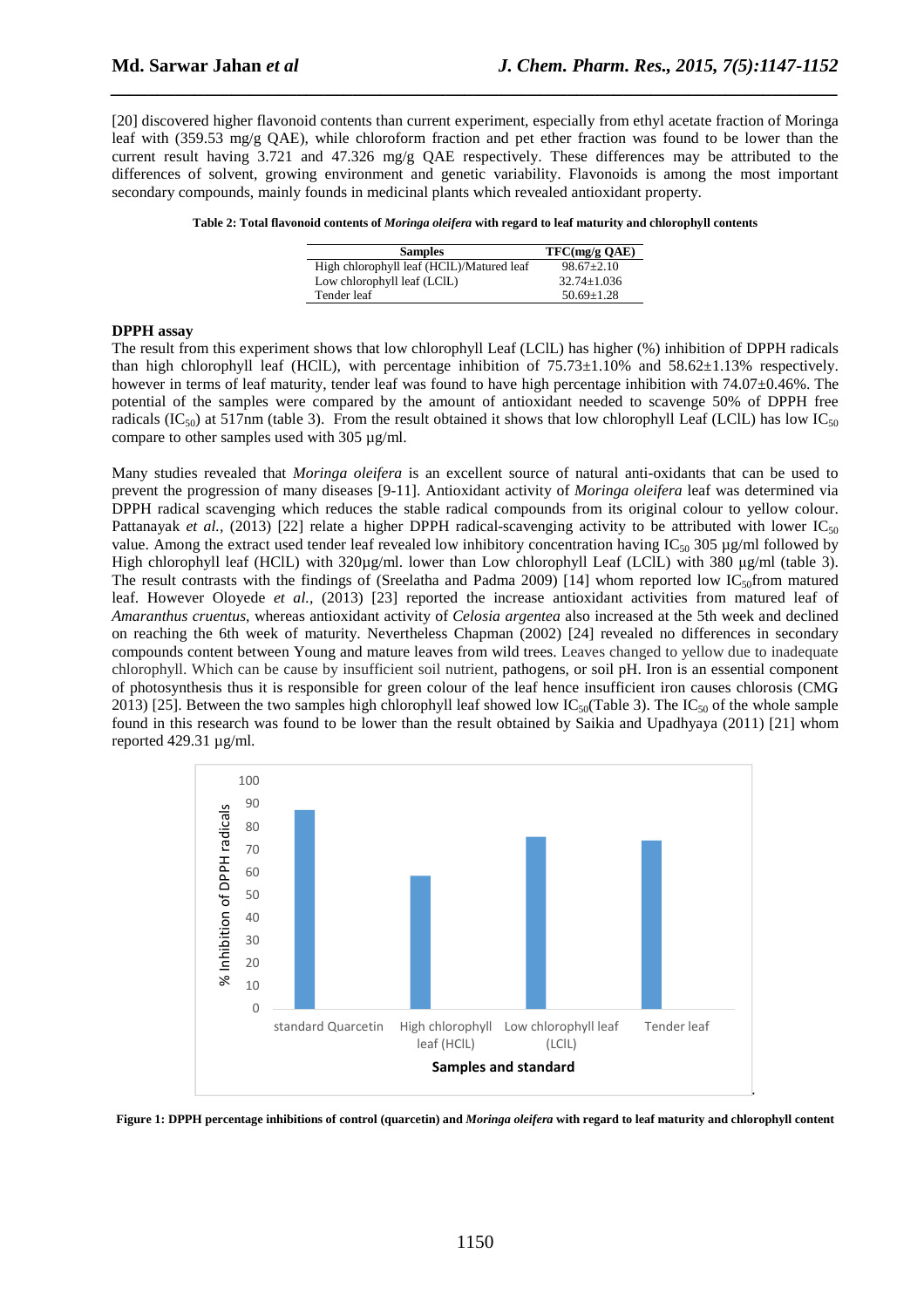

*\_\_\_\_\_\_\_\_\_\_\_\_\_\_\_\_\_\_\_\_\_\_\_\_\_\_\_\_\_\_\_\_\_\_\_\_\_\_\_\_\_\_\_\_\_\_\_\_\_\_\_\_\_\_\_\_\_\_\_\_\_\_\_\_\_\_\_\_\_\_\_\_\_\_\_\_\_\_*

**Figure 2 (A)-Low chlorophyll leaf (LClL), (B)- Tender leaf and(C) - High chlorophyll leaf (HClL)/matured leaf** 

**Table 3: DPPH radicals scavenging activity of** *Moringa oleifera* **with respect to stage of maturity and chlorophyll contents of the leaf** 

| <b>Samples</b>            | Mean $(\% )$ inhibition of DPPH radicals $\pm$ SD | $IC50$ ( $\mu$ g/ml) |
|---------------------------|---------------------------------------------------|----------------------|
| <b>Standard Quarcetin</b> | $87.49 + 0.18$                                    |                      |
| HClL/matured leaf         | $58.62+1.13$                                      | 320                  |
| LCIL                      | $75.73 + 1.10$                                    | 380                  |
| Tender leaf               | $74.07+0.46$                                      | 305                  |
|                           |                                                   |                      |

### **CONCLUSION**

Antioxidant activity of medicinal plant largely depends on the availability of many compounds such as phenolic, flavonoids and tannins compounds among others. Hence from the result of the current experiment it is concluded that all the extract used are good source of natural antioxidant, which can be used as a substitute to synthetic antioxidant.

## **Acknowledgement**

My profound gratitude goes to Kano state government for given scholarship opportunity for the smooth running of my studies, and lastly universiti Sultan Zainul Abidin, Malaysia. For the grant given to achieve this publication, FRGS/2/2014/STWN03/UNISZA/02/01.

## **REFERENCES**

[1] PA Guenera;C Vergas;UYMilagros,*Philli. J. Sc.,***1996**, 125, 175-184

[2] FBOlowoyo; KI Kola –Oladiji; AJ Aronu; OE Okelola; A Otorokpo,*Raw materials research and development council: Moringa- A national crop for economic growth and development***2010**, 92-99.

[3] WBoonchum; YPeerapornpisal; P Vacharapiyasophon; J Pekkoh; C Pumas;U Jamjai,*Int. J. Agric. Biol.,***2011,**13, 95–99.

[4] K Pong,*Expert Opin. Biol. Ther.,***2003,**3,127–139.

[5] MS. Brewer;*Comprehensive reviews in food science and food saf*.,**2011,**10(4), 221-247

[6] AVBadarinath; MK. Rao;CMSChetty; S Ramkanth;TBSRajan; and KA*International Journal of PharmTech Res.,***2010,**2(2),1276-1285.

[7] SDudonne; XVitrac; PCoutiere; MWoillez; and JM Merillon, *Journal of Agriculture and Food Chem.,* **2009,**  57(5), 1768-1774

[8] R Kohen; IGati,*Toxic.,***2000,**148, 149–157.

[9] S Iqbal;MIBhanger. *J. Food Comp. Anal***2006,**19, 544–551

[10]RYang;CS; Samson;L Tung-Ching; L Chang; GKuo; P Lai,*American chemical society jour.,***2006,** 17,224–239.

[11]PSiddhuraju;K Becker*,J .Agric. Food Chem.,***2003***,*51,2144–2155.

[12]SSBako;JUOkere;ACEtonihu;Y Mohammed;OAOlanisakin;BOAtolaiye; PC Mau,*Raw materials research and development council: Moringa - A national crop for economic growth and development,***2010,**107-114

[13]RMarchioli;CSchweiger;GLevantesi;LTavazzi;FValagussa,*Lipids.***2001,**3653–63.

[14]S Sreelatha;PR Padma,*Springer journal, Plant food human nutr.,***2009,**64(4),303-11 doi 10, 1007/s 11130-009- 0141-0.

[15]G Clarke;K Ting;CWiart;J Fry,*Antioxidants.,***2013,**2(1),1–10. Doi:10.3390/antiox2010001.

[16]SLuqman;S Srivastava;R Kumar;AKMaurya; D Chand,*Evidence –based compl. and alter. Med.***2012.**http://dx.doi.org/10.1155/2012/519084.

[17]AE Ainsworth;KM Gillespie,*Nature Prot.*, **2007,**2, 875 – 877.

[18]SSankhalkar; S*et al. American Journal of PharmTech Res.,***2014**, 4(3),2249-3387.